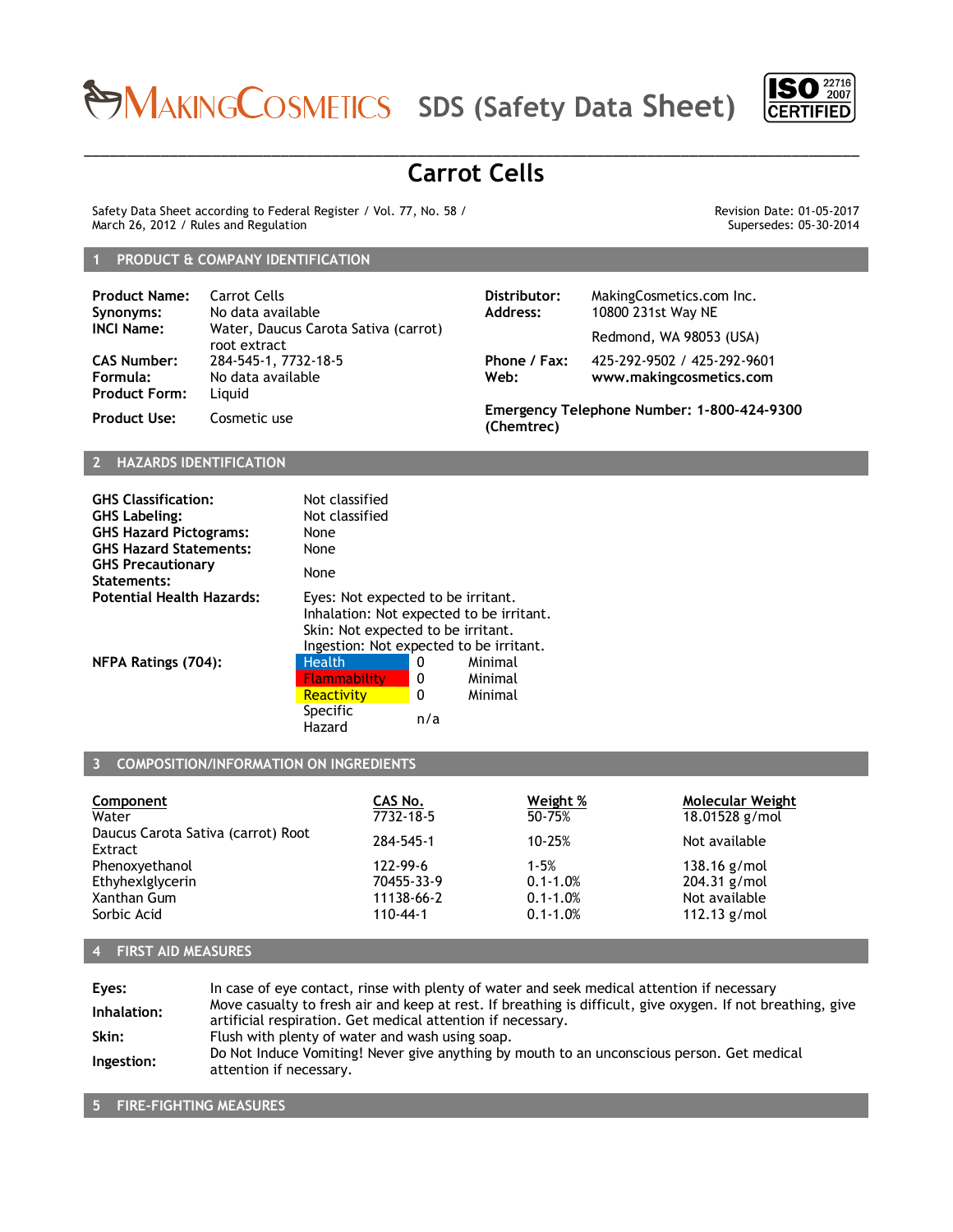## **SDS (Safety Data Sheet)**



**Suitable (and unsuitable) extinguishing media: Special protective equipment & precautions for firefighters: Flash Points:** N/A **Specific hazards arising from** 

May be combustible at high temperature. Use appropriate media (foam, carbon dioxide, dry chemical) for adjacent fire. Do not use water. Wear self-contained, approved breathing apparatus and full protective clothing, including eye protection and boots.

**the chemical:** May emit toxic fumes under fire conditions. See also Stability and Reactivity section.

### **6 ACCIDENTAL RELEASE MEASURES**

| Personal precautions, protective<br>equipment & emergency<br>procedures: | See section 8 for recommendations on the use of personal protective equipment.                                                                                                                             |
|--------------------------------------------------------------------------|------------------------------------------------------------------------------------------------------------------------------------------------------------------------------------------------------------|
| <b>Environmental precautions:</b>                                        | Do not allow product to reach sewage system or any water source. Do not allow<br>to enter sewers/surface or ground water.<br>Absorb with liquid-binding material (sand, diatomite, acid binders, universal |
| Methods and material for<br>containment and cleaning up:                 | binders, sawdust). Clean surfaces thoroughly with water to remove residual<br>contamination. Dispose of all waste and cleanup materials in accordance with<br>regulations.                                 |

\_\_\_\_\_\_\_\_\_\_\_\_\_\_\_\_\_\_\_\_\_\_\_\_\_\_\_\_\_\_\_\_\_\_\_\_\_\_\_\_\_\_\_\_\_\_\_\_\_\_\_\_\_\_\_\_\_\_\_\_\_\_\_\_\_\_\_\_\_\_\_\_\_\_\_\_\_\_\_\_\_\_\_\_\_\_\_\_\_\_\_

#### **7 HANDLING & STORAGE**

**Precautions for safe handling:** See section 8 for recommendations on the use of personal protective equipment. Keep container closed when not in use. **Conditions for safe storage, incl. any incompatibilities:** Store in cool, dry well ventilated area. Keep away from heat and incompatible materials (see section 10 for incompatibilities).

#### **EXPOSURE CONTROLS / PERSONAL PROTECTION**

| Component<br>Carrot Cells                                                                                                                                                  | <b>Exposure Limits</b><br>Not available | Basis         | Entity                                                                                                                                              |  |
|----------------------------------------------------------------------------------------------------------------------------------------------------------------------------|-----------------------------------------|---------------|-----------------------------------------------------------------------------------------------------------------------------------------------------|--|
| TWA: Time Weighted Average over 8 hours of work.<br>TLV: Threshold Limit Value over 8 hours of work.<br>REL: Recommended Exposure Limit<br>PEL: Permissible Exposure Limit |                                         | CEIL: Ceiling | STEL: Short Term Exposure Limit during x minutes.<br>IDLH: Immediately Dangerous to Life or Health<br>WEEL: Workplace Environmental Exposure Levels |  |
| <b>Personal Protection:</b>                                                                                                                                                |                                         |               |                                                                                                                                                     |  |
| Wear chemical safety glasses or goggles.<br>Eyes:                                                                                                                          |                                         |               |                                                                                                                                                     |  |
| Not needed under normal conditions of use.<br>Inhalation:                                                                                                                  |                                         |               |                                                                                                                                                     |  |
| <b>Protective gloves and clothing slip proof shoes may be wern where spills may occur</b><br><b>Rody</b>                                                                   |                                         |               |                                                                                                                                                     |  |

#### **Body:** Protective gloves and clothing, slip proof shoes may be worn where spills may occur. **Other:** Provide eyewash stations, quick-drench showers and washing facilities accessible to areas of use and **Other:** handling.

### **9 PHYSICAL AND CHEMICAL PROPERTIES**

| Appearance, Physical<br>State: | Liguid         | <b>Vapor Pressure:</b>          | At 2,000°C, 230,000 mbar |
|--------------------------------|----------------|---------------------------------|--------------------------|
| Odor:                          | Characteristic | Vapor Density:                  | Not available            |
| Taste:                         | Not available  | <b>Evaporation Rate:</b>        | Not available            |
| Color:                         | Orange         | Flammability:                   | Not available            |
| Molecular Weight:              | Not available  | Upper/lower Explosive<br>Limit: | Not available            |
| pH:                            | $4.0 - 5.5$    |                                 |                          |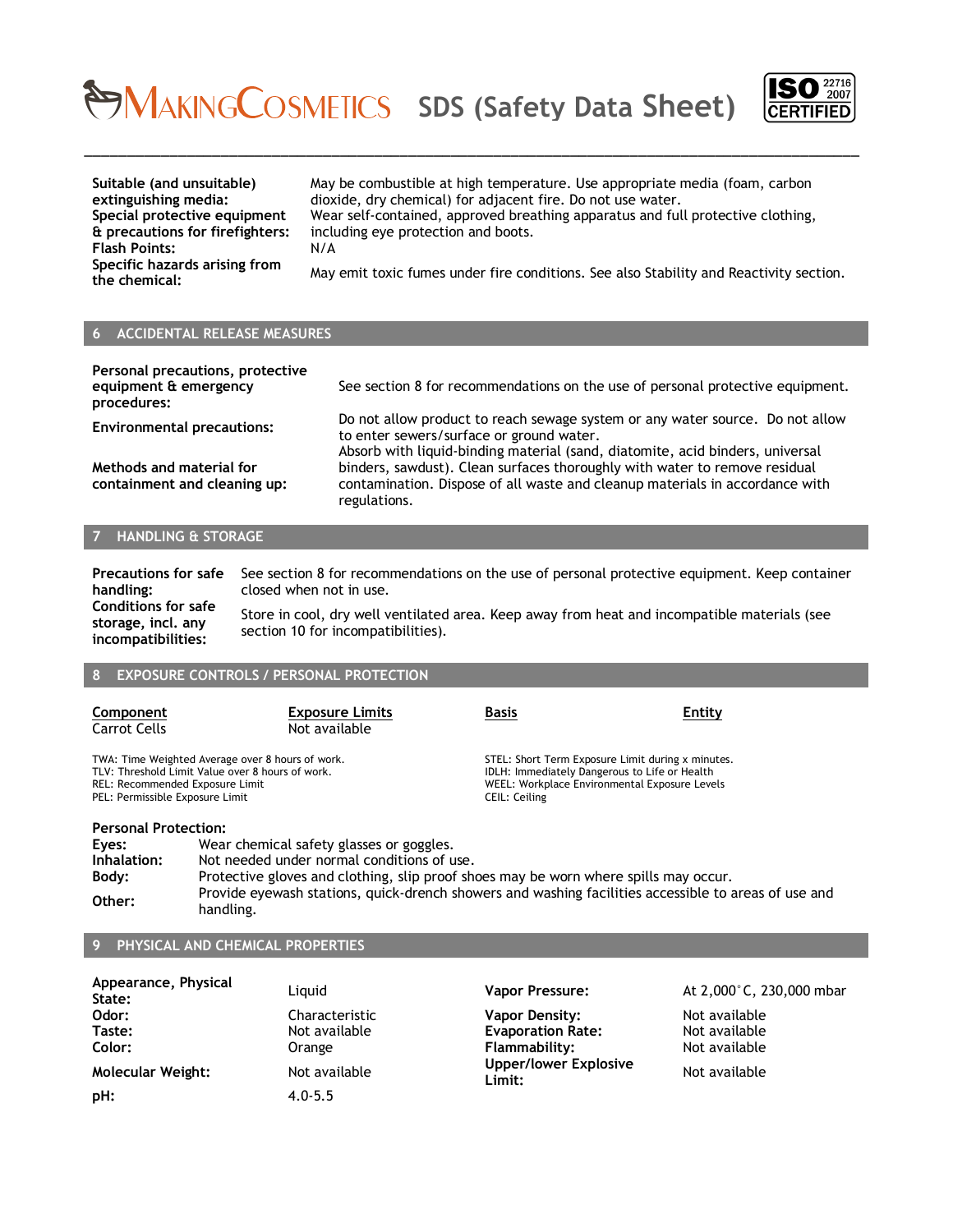## **SDS (Safety Data Sheet)**



**Boiling Point:**  $\longrightarrow$  >100°C (212°F)<br>**Melting Point:** Not available **Melting Point:** Not available Mot and Not and Not are not available Mot and Not are not available Mot and Not a<br> **Flash Point:** N/A **Flash Point:** N/A<br> **Specific Gravity:** Not available **Specific Gravity:**<br>Solubility:

**Soluble in water** 

## **10 STABILITY AND REACTIVITY**

**Reactivity:** Product is stable<br> **Chemical Stability:** Product is stable **Chemical Stability:** Product is st.<br> **Hazardous Polymerization:** None known **Hazardous Polymerization:** None known<br> **Conditions to Avoid:** Not available **Conditions to Avoid:** Not available<br> **Compatible Materials:** None known **Incompatible Materials: Hazardous Decomposition** 

**Products:** Carbon monoxide and carbon dioxide

\_\_\_\_\_\_\_\_\_\_\_\_\_\_\_\_\_\_\_\_\_\_\_\_\_\_\_\_\_\_\_\_\_\_\_\_\_\_\_\_\_\_\_\_\_\_\_\_\_\_\_\_\_\_\_\_\_\_\_\_\_\_\_\_\_\_\_\_\_\_\_\_\_\_\_\_\_\_\_\_\_\_\_\_\_\_\_\_\_\_\_

#### **11 TOXICOLOGICAL INFORMATION**

| <b>Acute Toxicity:</b>                    | LD/LD50: >5001 mg/kg (rat)         |
|-------------------------------------------|------------------------------------|
| Skin:                                     | Not expected to be irritant        |
| Eyes:                                     | May be irritant                    |
| <b>Respiratory:</b>                       | Not expected to be a health hazard |
| Ingestion:                                | Not available                      |
| Carcinogenicity:                          | Not available                      |
| Teratogenicity:                           | Not available                      |
| Germ Cell Mutagenicity:                   | Not available                      |
| Embryotoxicity:                           | Not available                      |
| <b>Specific Target Organ</b><br>Toxicity: | Not available                      |
| <b>Reproductive Toxicity:</b>             | Not available                      |
| Respiratory/Skin<br>Sensitization:        | None known                         |

#### **12 ECOLOGICAL INFORMATION**

| Aquatic toxicity                                                                                                           |                                                                                                                                                                                                          |
|----------------------------------------------------------------------------------------------------------------------------|----------------------------------------------------------------------------------------------------------------------------------------------------------------------------------------------------------|
| Phenoxyethanol:                                                                                                            | LC50 (fish): (96h) 220-460 mg/L<br>EC50 (alga): (72h) > 500 mg/L<br>EC50 (daphnia): $(48h) > 500$ mg/L<br>NOEC (fish): (96h) 100 mg/L<br>Biodegradability: (20 days) 75%<br>log P oct/wat: 1.13 measured |
| Ethylhexylglycerin:                                                                                                        | $L C50$ (fish): 60,2 mg/L<br>EC50 (daphnia): (48h) 78,3 mg/L<br>IC50 (alga): (72h) 48,3 mg/L<br>log P oct/wat: 1.33 calculated<br>Biodegradability: (6 days) 95%                                         |
| Sorbic Acid:                                                                                                               | LC50 (fish): (48h) 1000-1500 mg/L<br>EC50 (daphnia): (48h) 353 mg/L<br>Biodegradability: (6 days) 95%<br>log P oct/wat: 1.33 calculated                                                                  |
| Persistence and<br>Degradability:                                                                                          | Biodegradable                                                                                                                                                                                            |
| <b>Bioaccumulative Potential:</b><br>Mobility in Soil:<br><b>PBT and vPvB Assessment:</b><br><b>Other Adverse Effects:</b> | Not expected at harmful amounts<br>Not data available<br>Not classified<br>Not available                                                                                                                 |